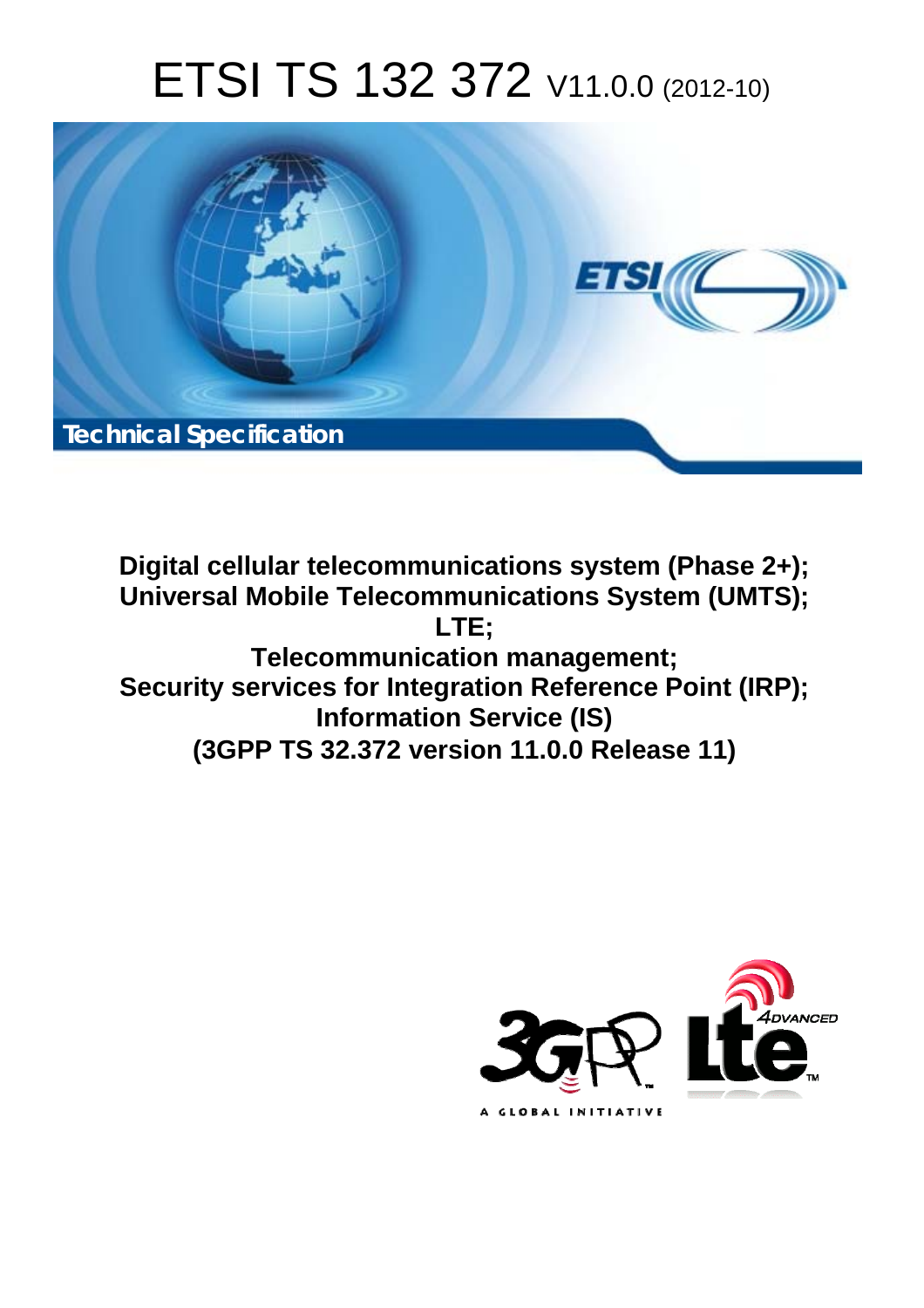Reference RTS/TSGS-0532372vb00

> Keywords GSM,LTE,UMTS

#### *ETSI*

#### 650 Route des Lucioles F-06921 Sophia Antipolis Cedex - FRANCE

Tel.: +33 4 92 94 42 00 Fax: +33 4 93 65 47 16

Siret N° 348 623 562 00017 - NAF 742 C Association à but non lucratif enregistrée à la Sous-Préfecture de Grasse (06) N° 7803/88

#### *Important notice*

Individual copies of the present document can be downloaded from: [http://www.etsi.org](http://www.etsi.org/)

The present document may be made available in more than one electronic version or in print. In any case of existing or perceived difference in contents between such versions, the reference version is the Portable Document Format (PDF). In case of dispute, the reference shall be the printing on ETSI printers of the PDF version kept on a specific network drive within ETSI Secretariat.

Users of the present document should be aware that the document may be subject to revision or change of status. Information on the current status of this and other ETSI documents is available at <http://portal.etsi.org/tb/status/status.asp>

If you find errors in the present document, please send your comment to one of the following services: [http://portal.etsi.org/chaircor/ETSI\\_support.asp](http://portal.etsi.org/chaircor/ETSI_support.asp)

#### *Copyright Notification*

No part may be reproduced except as authorized by written permission. The copyright and the foregoing restriction extend to reproduction in all media.

> © European Telecommunications Standards Institute 2012. All rights reserved.

DECT<sup>™</sup>, PLUGTESTS<sup>™</sup>, UMTS<sup>™</sup> and the ETSI logo are Trade Marks of ETSI registered for the benefit of its Members. **3GPP**TM and **LTE**™ are Trade Marks of ETSI registered for the benefit of its Members and of the 3GPP Organizational Partners.

**GSM**® and the GSM logo are Trade Marks registered and owned by the GSM Association.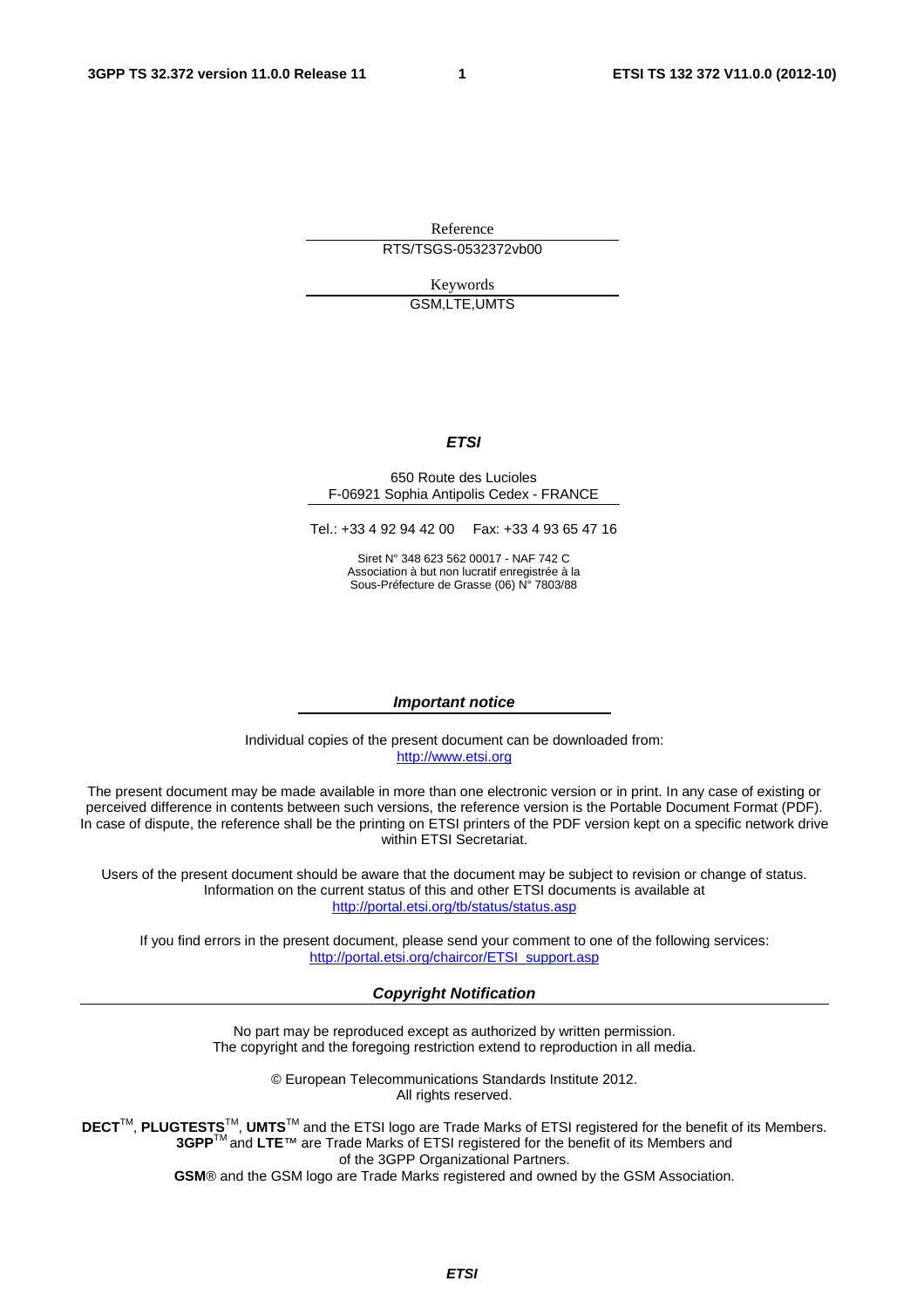### Intellectual Property Rights

IPRs essential or potentially essential to the present document may have been declared to ETSI. The information pertaining to these essential IPRs, if any, is publicly available for **ETSI members and non-members**, and can be found in ETSI SR 000 314: *"Intellectual Property Rights (IPRs); Essential, or potentially Essential, IPRs notified to ETSI in respect of ETSI standards"*, which is available from the ETSI Secretariat. Latest updates are available on the ETSI Web server [\(http://ipr.etsi.org](http://webapp.etsi.org/IPR/home.asp)).

Pursuant to the ETSI IPR Policy, no investigation, including IPR searches, has been carried out by ETSI. No guarantee can be given as to the existence of other IPRs not referenced in ETSI SR 000 314 (or the updates on the ETSI Web server) which are, or may be, or may become, essential to the present document.

### Foreword

This Technical Specification (TS) has been produced by ETSI 3rd Generation Partnership Project (3GPP).

The present document may refer to technical specifications or reports using their 3GPP identities, UMTS identities or GSM identities. These should be interpreted as being references to the corresponding ETSI deliverables.

The cross reference between GSM, UMTS, 3GPP and ETSI identities can be found under <http://webapp.etsi.org/key/queryform.asp>.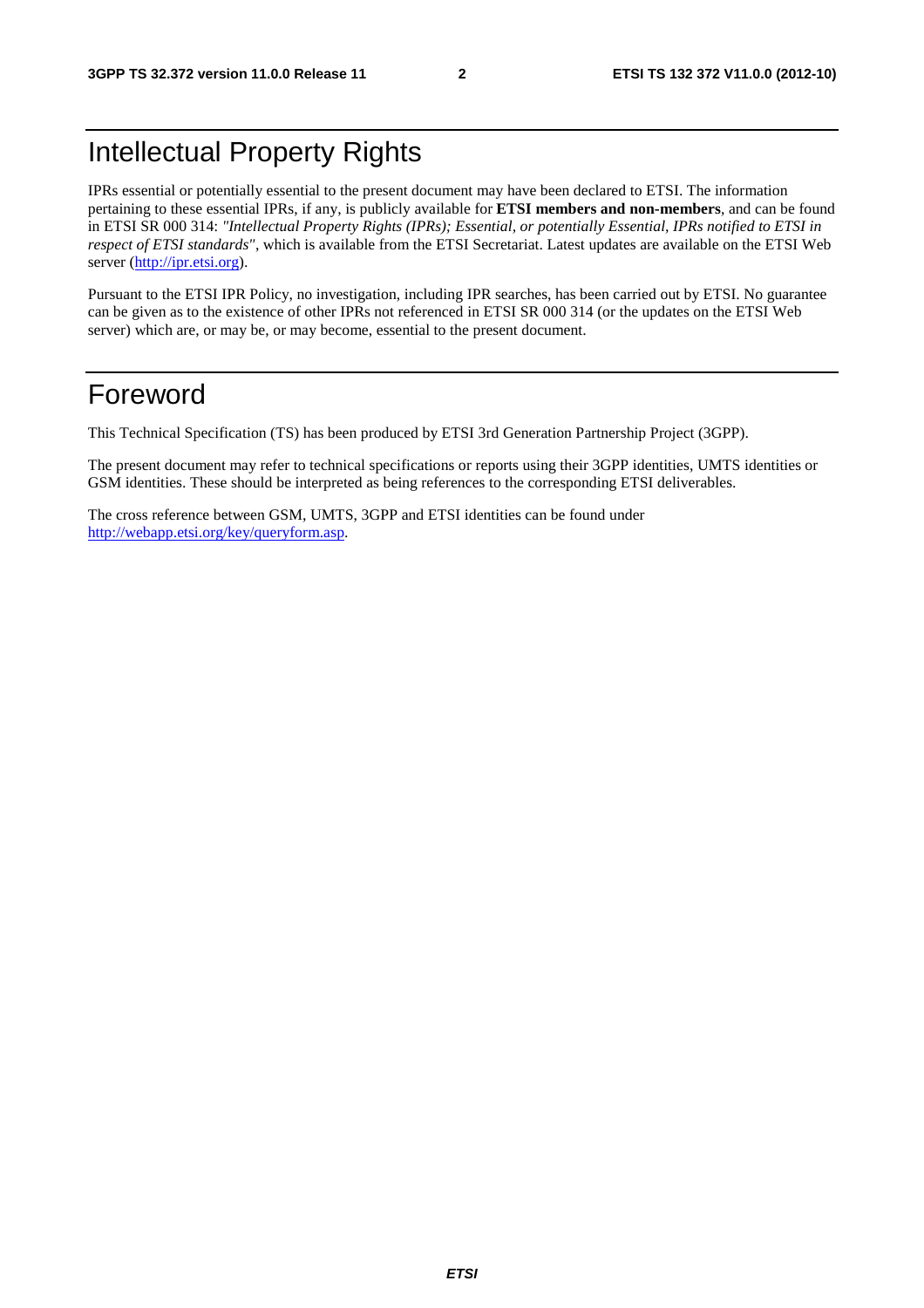$\mathbf{3}$ 

### Contents

| 1       |                              |  |
|---------|------------------------------|--|
| 2       |                              |  |
| 3       |                              |  |
| 3.1     |                              |  |
| 3.2     |                              |  |
| 4       |                              |  |
| 4.1     |                              |  |
| 4.2     |                              |  |
| 4.2.1   |                              |  |
| 4.2.2   |                              |  |
| 4.3     |                              |  |
| 5       |                              |  |
| 5.1     |                              |  |
| 5.1.1   |                              |  |
| 5.2     |                              |  |
| 5.3     |                              |  |
| 5.4     |                              |  |
| 6       |                              |  |
| 6.1     |                              |  |
| 6.1.1   |                              |  |
| 6.1.1.1 |                              |  |
| 6.2     |                              |  |
| 6.2.1   |                              |  |
| 6.2.1.1 |                              |  |
| 6.2.1.2 |                              |  |
| 6.2.2   |                              |  |
| 6.2.2.1 |                              |  |
| 6.2.2.2 |                              |  |
| 6.4     |                              |  |
| 6.4.1   |                              |  |
| 7       |                              |  |
| 7.1     |                              |  |
| 7.2     |                              |  |
|         | <b>Annex A(informative):</b> |  |
|         |                              |  |
|         |                              |  |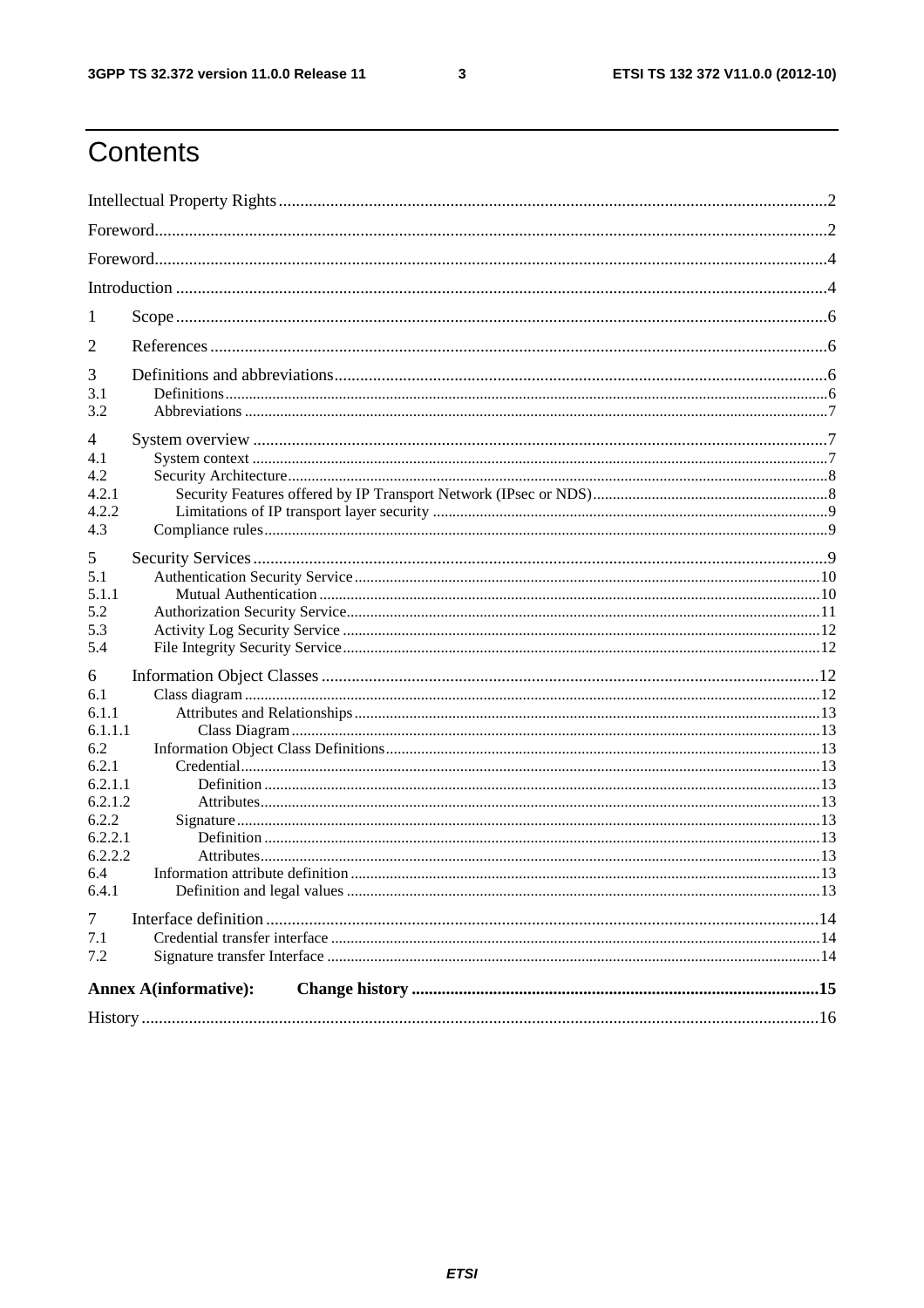### Foreword

This Technical Specification has been produced by the 3<sup>rd</sup> Generation Partnership Project (3GPP).

The contents of the present document are subject to continuing work within the TSG and may change following formal TSG approval. Should the TSG modify the contents of the present document, it will be re-released by the TSG with an identifying change of release date and an increase in version number as follows:

Version x.y.z

where:

- x the first digit:
	- 1 presented to TSG for information;
	- 2 presented to TSG for approval;
	- 3 or greater indicates TSG approved document under change control.
- y the second digit is incremented for all changes of substance, i.e. technical enhancements, corrections, updates, etc.
- z the third digit is incremented when editorial only changes have been incorporated in the document.

### Introduction

The present document is part of a TS-family covering the 3<sup>rd</sup> Generation Partnership Project; Technical Specification Group Services and System Aspects; Telecommunication management; as identified below:

32.371: "Security Management concept and requirements".

**32.372: "Security services for Integration Reference Points (IRP); Information Service (IS)".** 

32.376: "Security services for Integration Reference Point (IRP); Solution Set (SS) definitions".

In 3GPP SA5 context, IRPs are introduced to address process interfaces at the Itf-N interface. The Itf-N interface is built up by a number of Integration Reference Points (IRPs) and a related Name Convention, which realise the functional capabilities over this interface. The basic structure of the IRPs is defined in 3GPP TS 32.101 [1] and 3GPP TS 32.102 [2]. An IRP consists of IRPManager and IRPAgent. Usually there are three types of transaction between IRPManager and IRPAgent, which are operation invocation, notification, and file transfer.

However, there are different types of intentional threats against the transaction between IRPManagers and IRPAgents. All the threats are potential risks of damage or degradation of telecommunication services, which operators should take measures to reduce or eliminate to secure the telecommunication service, network, and data.

By introducing Security Management, the present document describes security mechanisms to relieve the threats between IRPManagers and IRPAgents.

As described in 3GPP TS 32.101 [1], the architecture of Security Management is divided into two layers:

Layer A - Application Layer.

Layer B - O&M IP Network.

The threats and Security Management requirements of different layers are different, which should be taken into account respectively.

3GPP defines three types of IRP specifications, (see 3GPP TS 32.102 [2]). One type relates to the definitions of the interface deployed across the Itf-N. These definitions need to be agreed between the IRPManagers and IRPAgents so that meaningful communication can occur between them. An example of this type is the Alarm IRP.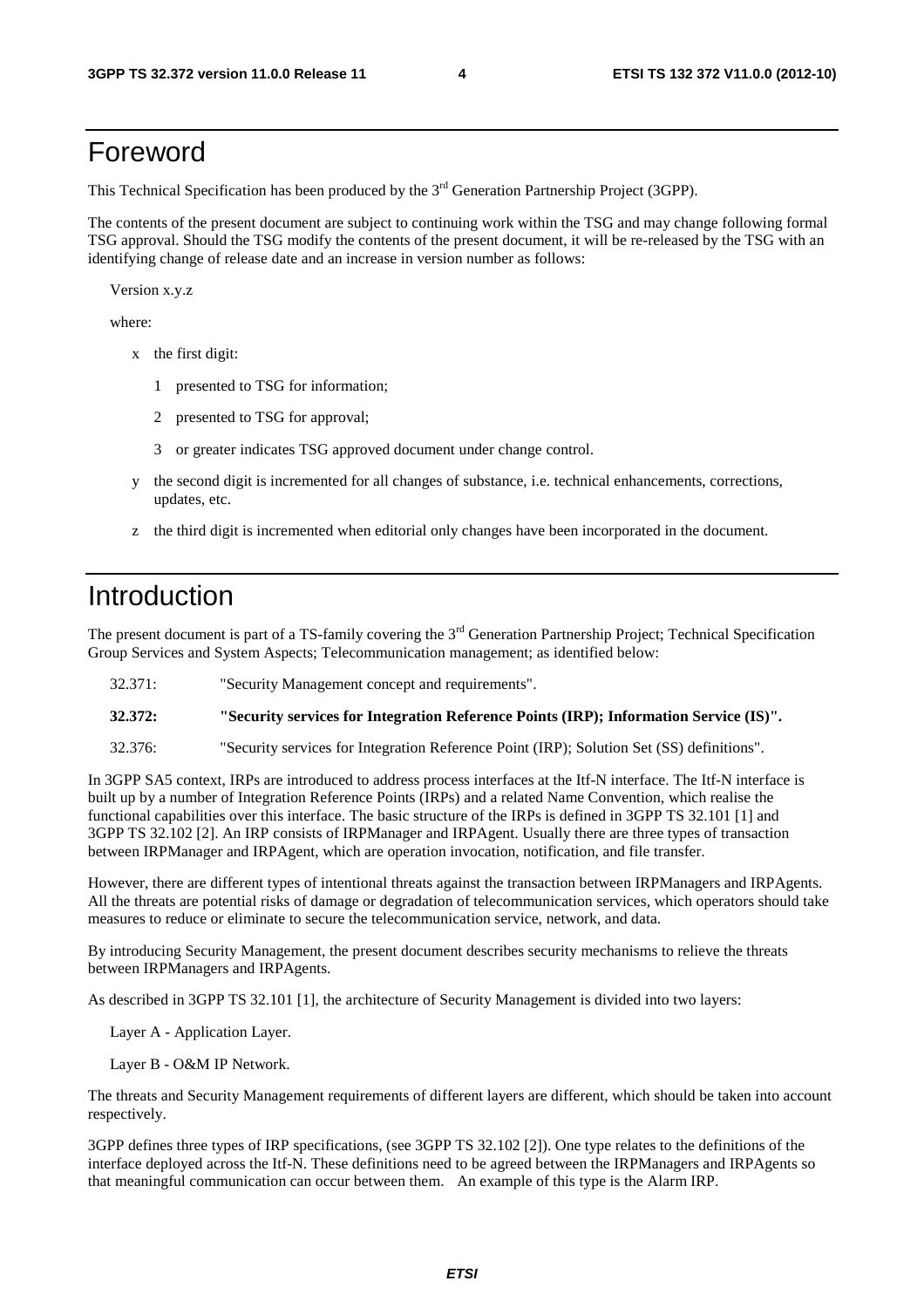The other two types (NRM IRP and Data Definition IRP) relate to the network resource model (schema) of the managed network. This network schema needs to be agreed between the IRPManagers and IRPAgents so that the IRPAgent can provide network management services to the IRPManager. An example of this type is the UTRAN NRM IRP.

This Information Service specification is applicable to the Interface IRP specifications. That is to say, it is concerned only with the security aspects of operations/notifications/files deployed across the Itf-N.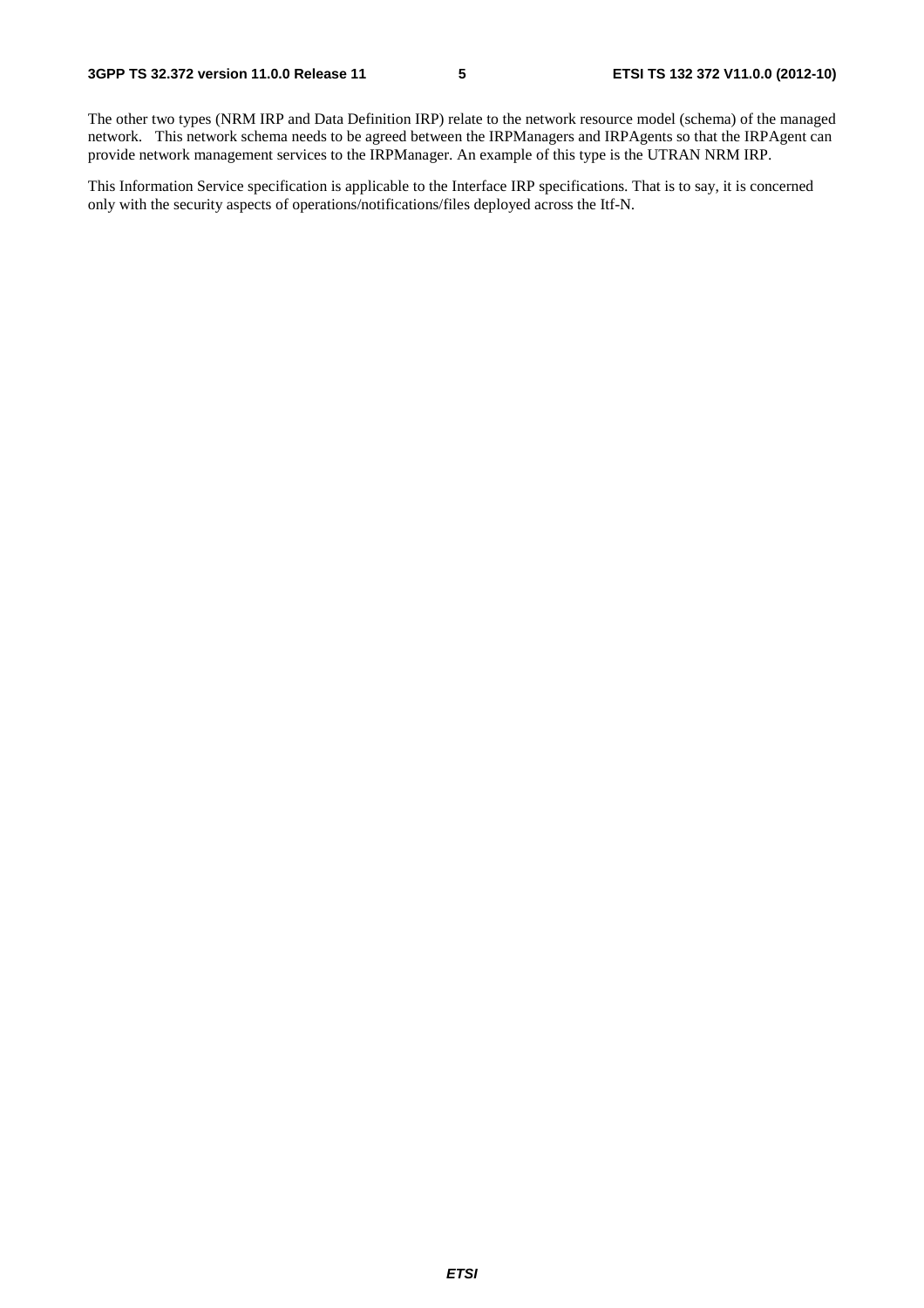### 1 Scope

The purpose of the present document is to specify the necessary security features, services and functions to protect the network management data, including Requests, Responses, Notifications and Files, exchanged across the Itf-N.

The present document specifies the Security Service for IRP Information Service.

This Security Service for IRP IS defines the semantics of management information visible across the Itf-N in a protocol and technology neutral way. It does not define the syntax or encoding of the operations and their parameters.

This Information Service specification is related to 3GPP TS 32.371 [6].

### 2 References

The following documents contain provisions that, through reference in this text, constitute provisions of the present document.

- References are either specific (identified by date of publication, edition number, version number, etc.) or non-specific.
- For a specific reference, subsequent revisions do not apply.
- For a non-specific reference, the latest version applies. In the case of a reference to a 3GPP document (including a GSM document), a non-specific reference implicitly refers to the latest version of that document in the same Release as the present document.
- [1] 3GPP TS 32.101: "Telecommunication management; Principles and high level requirements".
- [2] 3GPP TS 32.102: "Telecommunication management; Architecture".
- [3] ITU-T Recommendation M.3016 (1998): "TMN security overview".
- [4] 3GPP TS 33.102: "3G security; Security architecture".
- [5] ITU-T Recommendation X.800: "Security Architecture for OSI for CCITT Applications".
- [6] 3GPP TS 32.371: "Telecommunication management; Security Management concept and requirements".
- [7] 3GPP TS 32.150: "Telecommunication management; Integration Reference Point (IRP) Concept and definitions".
- [8] 3GPP TS 32.373: "Telecommunication management; Security Service for Integration Reference Point (IRP):Common Object Request Broker Architecture (CORBA) Solution".

### 3 Definitions and abbreviations

#### 3.1 Definitions

For the purposes of the present document, the following terms and definitions apply.

**IRP:** See 3GPP TS 32.101 [1].

**IRPAgent:** See 3GPP TS 32.102 [2].

**IRPManager:** See 3GPP TS 32.102 [2].

**Operations System (OS):** indicates a generic management system, independent of its location level within the management hierarchy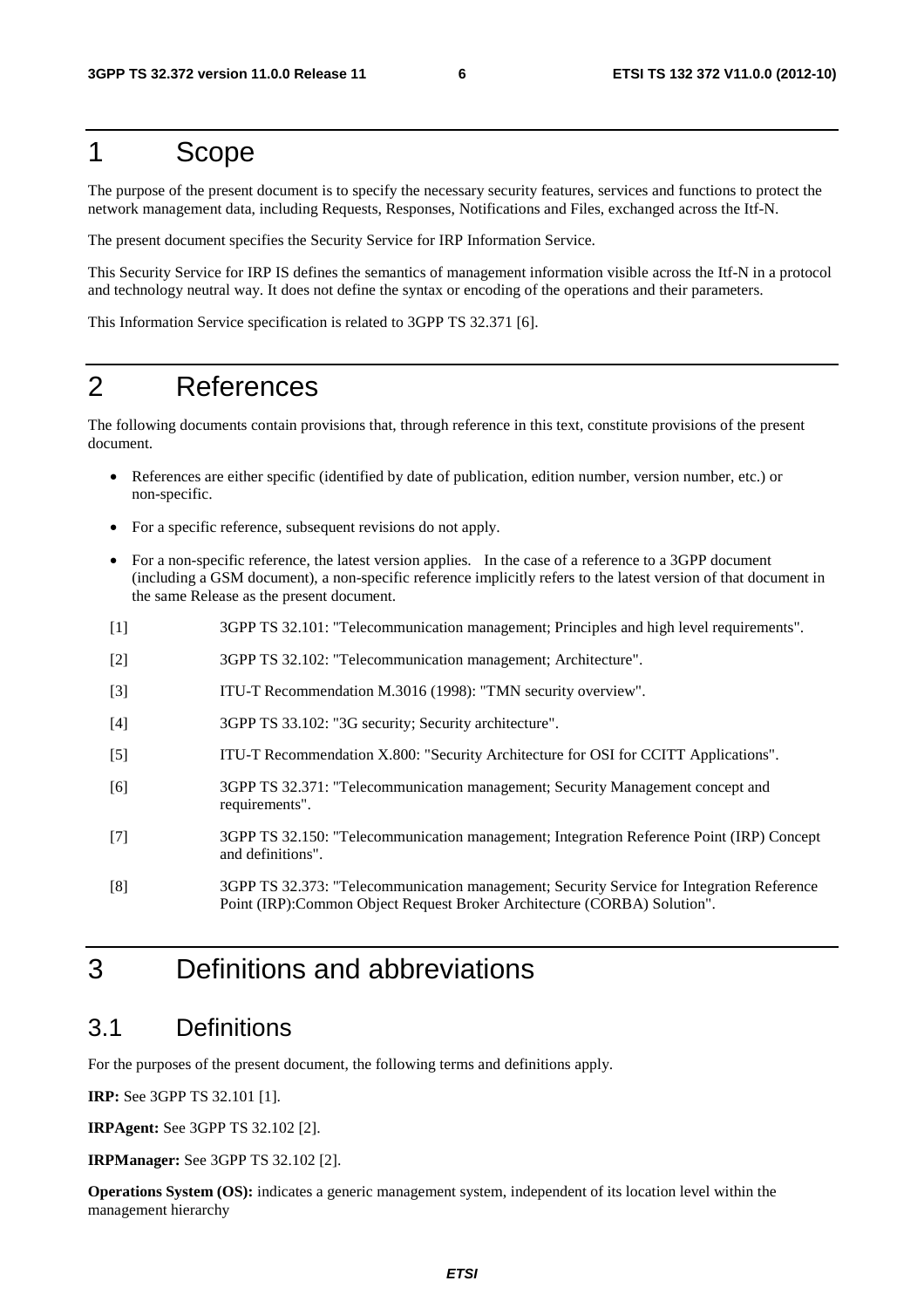The present document makes use of the following terms and definitions from 3GPP TS 32.371 [6]:

**access control:** prevention of unauthorized use of a resource, including the prevention of use of a resource in an unauthorized manner

**authentication:** See data origin authentication and peer element authentication in 3GPP TS 32.371 [6].

**authorization:** granting of rights, which includes the granting of access based on access rights

**credential:** Authentication and Authorization data that can be used to authenticate the claimer is what it claims to be and authorize the claimer's access rights

**signature:** cryptographic information appended to the transferred management information that allows a receiver to verify integrity of the transferred management information.

#### 3.2 Abbreviations

For the purposes of the present document, the following abbreviations apply:

| <b>CM</b>   | <b>Configuration Management</b>              |
|-------------|----------------------------------------------|
| EM          | <b>Element Manager</b>                       |
| <b>IOC</b>  | <b>Information Object Class</b>              |
| <b>IRP</b>  | <b>Integration Reference Point</b>           |
| <b>IS</b>   | Information Service (see 3GPP TS 32.101 [1]) |
| Itf-N       | Interface N                                  |
| <b>NDS</b>  | <b>Network Domain Security</b>               |
| <b>NE</b>   | Network Element                              |
| <b>NM</b>   | Network Manager                              |
| <b>NRM</b>  | Network Resource Model                       |
| <b>OS</b>   | <b>Operations System</b>                     |
| <b>PM</b>   | Performance Management                       |
| <b>SAS</b>  | Security Attribute Service                   |
| <b>TMN</b>  | <b>Telecom Management Network</b>            |
| <b>UML</b>  | Unified Modelling Language (OMG)             |
| <b>UMTS</b> | Universal Mobile Telecommunications System   |
|             |                                              |

### 4 System overview

#### 4.1 System context

The general definition of the System Context for the present IRP is found in 3GPP TS 32.150 [7], clause 4.7.

In addition, the set of related IRP(s) relevant to the present IRP is shown in the two diagrams below.



**Figure 4.1.1: System Context A**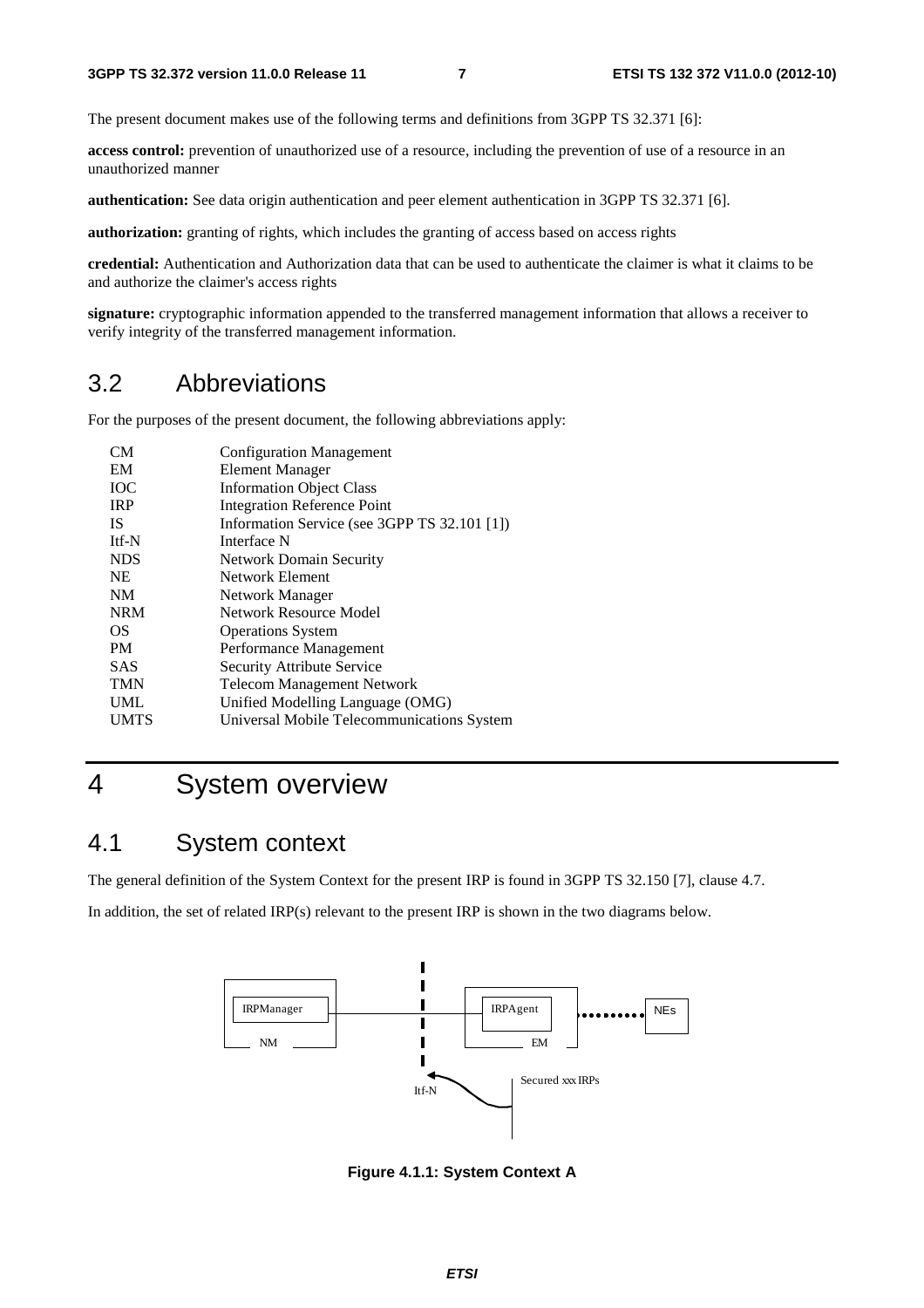

**Figure 4.1.2: System Context B** 

#### 4.2 Security Architecture

Figure 4.2.1 shows a view of the architecture of the IRPAgent and IRPManager in the context of a Secured IRP.

Secured communication between IRPManager and IRPAgent is realised by using one or more Security Services to address the specific identified threats.. Note that there is no mandatory need to support all of the security services, these services may be used on an as needed basis in order to counter identified threat(s). The agreements regarding which security services are necessary are subject to network operator and equipment vendor negotiation and are not the subject of standardization.



**Figure 4.2.1: Security Architecture for a secured IRP** 

The environment in which the IRPManager and IRPAgent operate has a big impact on identifying set of potential threats and appropriate security services to be deployed. If the Itf-N used is within the operator's closed network, which has no possibility of connection to external pubic networks there may not be a need for using any security services. However if the Itf-N used can be accessed via a public network, then if Security Services are not used for the communication between yyyIRP and IRPManager then the IRP can be considered as being non-secured IRP. To enable Secured communication between a particular IRPManager and its corresponding yyyIRP, both have to use their respective IRPManager, and IRPAgent side Security Services appropriate to the identified threats.

Some security services are expensive both in terms of license costs, and machine CPU cycles, it is not advised to make use of all the security services unless they are indeed necessary as the resulting solution will be impacted both by costs such as larger processing machines (to cope with the additional protocols and authorization checking algorithms) with possibly degraded performance when compared with an unsecured implementation.

#### 4.2.1 Security Features offered by IP Transport Network (IPsec or NDS)

The IP transport network may be protected by using IPSec, or NDS (Network Domain Security.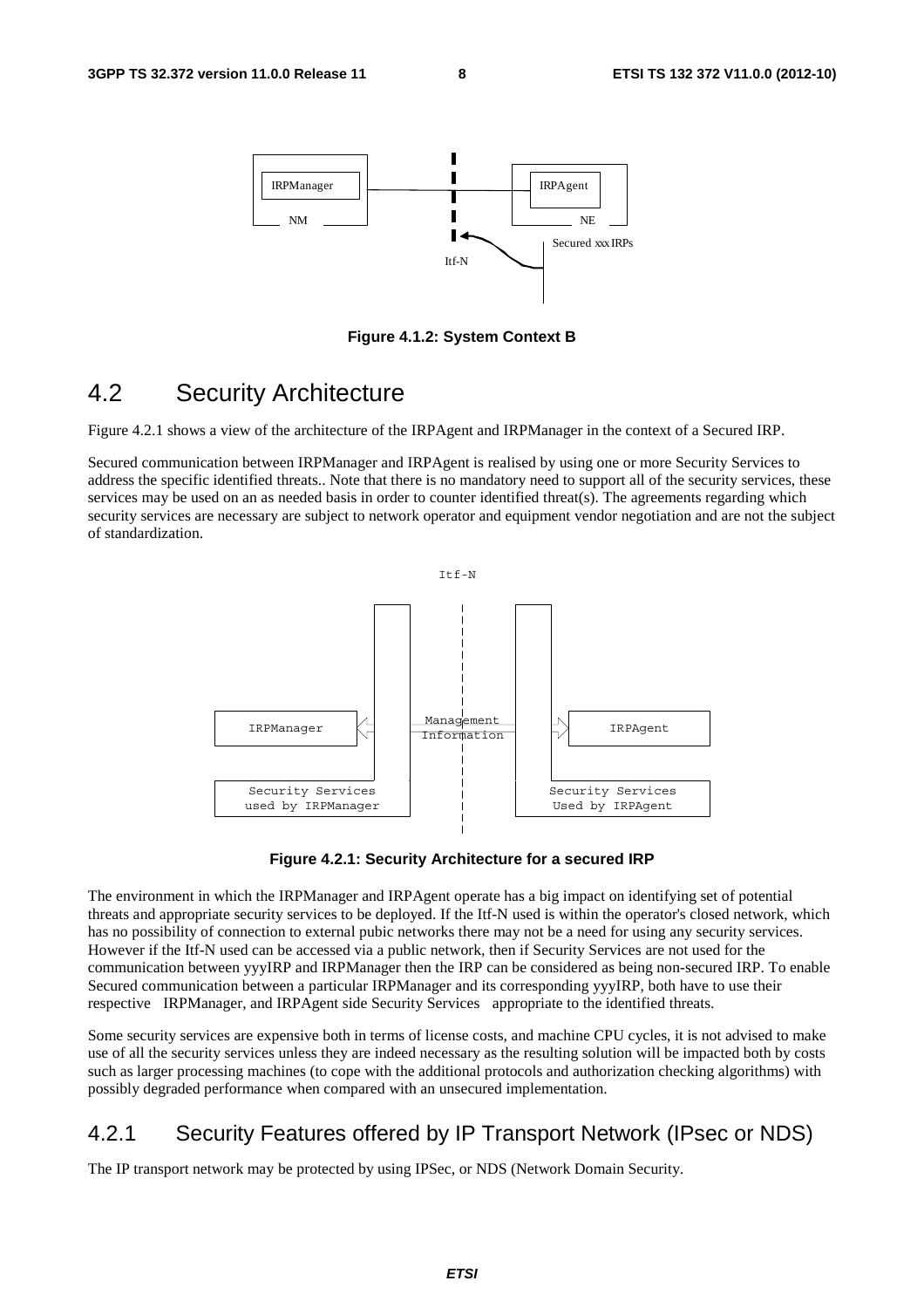It is assumed throughout this IS that some of the Security Services are provided by a transport network which may be secured as per informative annexes A and B of 3GPP TS 32.371 [6] to provide the following Security capabilities:

- 1. Confidentiality of authentication information.
- 2. Confidentiality of session identification information.
- 3. Data integrity.

#### 4.2.2 Limitations of IP transport layer security

Figure 4.2.2 shows several inter connected ORBs which can communicate with each other. IPSec provides a protected point to point transport connection. However should any unprotected transport allow an alien ORB onto the CORBA bus, the "protected " communications links will guard against an alien ORB, as it will share any inter-ORB communications via the IIOP protocol from any ORB which somehow gains access to the CORBA bus. Once access to the CORBA bus has been obtained, normal inter ORB communications will permit access to any connected ORB, even if there is a point to point IPSec connection to the "protected" ORB.



**Figure 4.2.2: TLS and ORB to ORB communication Risks** 

For example ORB 3 uses an unprotected IP transport connection. Since ORB 3 can communicate to ORB 2, it can also use any of the "protected" ORBs 1,2, 4, 5 or 6. i.e. TLS needs to be used cautiously.

In Summary, IPSEC is a cheap, and efficient manner of protecting point to point communications links. Care has to be taken in the overall design of the secure system regarding how all systems intercommunicate and the protection offered at each ORB in the network, as point to point security is only as strong as the weakest link.

#### 4.3 Compliance rules

All of the security services described in the present document may be used on an as needed basis, and are all therefore optional. Actual usage is subject to the environment and the related threats which need to be prevented by counter measures. Selection of counter measures is subject to negotiation between an equipment provider and a network operator, and as such is outside the scope of the present document.

For general definitions of compliance rules related to qualifiers (Mandatory/Optional/Conditional) for operations, notifications and parameters (of operations and notifications) please refer to 3GPP TS 32.102 [2].

### 5 Security Services

This clause addresses Security Services which meet IRP security Requirements addressed in 3GPP TS 32.371 [6].

Table 5.1.1 shows which Security Service meets which Security Requirement.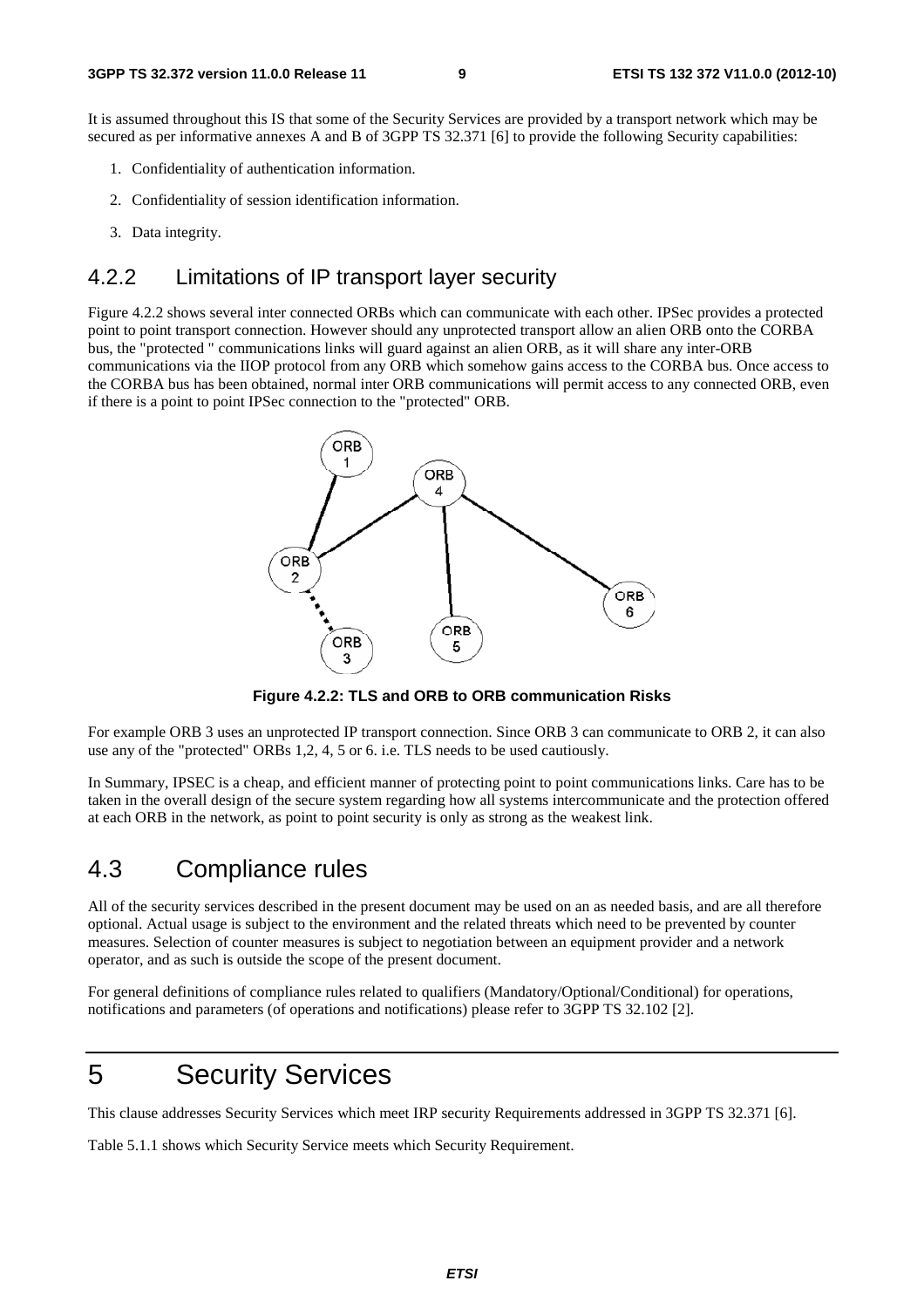|                                                                                                                                                                                                                                                                                                                                                                                                                                                                                                         | <b>Manager</b><br><b>Authentication</b><br><b>Security</b><br><b>Requirement</b> | Agent<br><b>Authentication</b><br><b>Security</b><br><b>Requirement</b> | Authorization<br><b>Security</b><br><b>Requirement</b> | <b>Integrity</b><br>protection<br><b>Security</b><br><b>Requirement</b> | <b>Security</b><br>alarm<br><b>Security</b><br><b>Requirement</b> | <b>Activity</b><br>log<br><b>Security</b><br><b>Requirement</b> |
|---------------------------------------------------------------------------------------------------------------------------------------------------------------------------------------------------------------------------------------------------------------------------------------------------------------------------------------------------------------------------------------------------------------------------------------------------------------------------------------------------------|----------------------------------------------------------------------------------|-------------------------------------------------------------------------|--------------------------------------------------------|-------------------------------------------------------------------------|-------------------------------------------------------------------|-----------------------------------------------------------------|
| Authentication<br><b>Security Service</b>                                                                                                                                                                                                                                                                                                                                                                                                                                                               | X                                                                                | х                                                                       |                                                        |                                                                         |                                                                   |                                                                 |
| Authorization<br>Security Service                                                                                                                                                                                                                                                                                                                                                                                                                                                                       |                                                                                  |                                                                         | X                                                      |                                                                         |                                                                   |                                                                 |
| <b>Activity Log</b><br><b>Security Service</b>                                                                                                                                                                                                                                                                                                                                                                                                                                                          |                                                                                  |                                                                         |                                                        |                                                                         |                                                                   | X                                                               |
| File Integrity<br><b>Security Service</b>                                                                                                                                                                                                                                                                                                                                                                                                                                                               |                                                                                  |                                                                         |                                                        | X                                                                       |                                                                   |                                                                 |
| NOTE 1: The "X" in the matrix above means the relationship between the Security Service and relevant Security<br>requirement that the Security Service meets.<br>NOTE 2: It is defined in 3GPP TS 32.371 [6] that:<br>Integrity protection Security requirement is applicable to BulkCMIRP active file and files transferred by<br>$\overline{\phantom{0}}$<br>FTIRP.<br>Confidentiality protection Security requirement is not applicable to any IRP.<br>۰<br>Security alarm is supported by AlarmIRP. |                                                                                  |                                                                         |                                                        |                                                                         |                                                                   |                                                                 |

**Table 5.1.1: Security Requirement and Security Service relationship** 

For Authentication Security Service, Authorization Security Service, and File Integrity Security Service, each of them is composed of two parts, i.e. Security Service on IRPManager side and Security Service on IRPAgent side. These Security Services meet corresponding Security requirements respectively by exchanging relevant security attributes between the two parts. Table 5.1.2 shows relationship between security attribute and Security Service.

#### **Table 5.1.2: Security Attribute and Security Service relationship**

|                                                                                         | <b>Authentication</b><br><b>Security Service</b> | Authorization<br><b>Security Service</b> | <b>Activity Log</b><br><b>Security Service</b> | <b>File Integrity</b><br><b>Security Service</b> |  |  |
|-----------------------------------------------------------------------------------------|--------------------------------------------------|------------------------------------------|------------------------------------------------|--------------------------------------------------|--|--|
| <b>Credential Security Attribute</b>                                                    |                                                  |                                          |                                                |                                                  |  |  |
| Signature Security Attribute                                                            |                                                  |                                          |                                                |                                                  |  |  |
| NOTE:<br>Activity Log Security Service does not log the Credential Security Attributes. |                                                  |                                          |                                                |                                                  |  |  |

#### 5.1 Authentication Security Service

The authentication Security Service is provided by exchanging Authentication information as required between the communicating peers. In this present document, the authentication information used to provide the identity of communication peer is defined is the Security Attribute "Credential".

To authenticate an IRPManager , the IRPManager's Authentication Security Service generates an IRPManager Credential, This credential is sent with each and every request to the IRPAgent.

The IRPAgent's Authentication Security Service receives the IRPManager's Credential, and validates it. If the validation is successful, IRPAgent processes the request and sends requested results back to the IRPManager.

IF the authentication fails an alert mechanism may be used to indicate the attempted security breach and the IRPManagers request is to be rejected. It is not always appropriate to raise an Itf-N security alarm as doing so may provide information to the system attempting unauthorized access - this is left open for negotiation depending upon agreed local policies.

#### 5.1.1 Mutual Authentication

Once the IRPManager has been authenticated by the IRPAgent the IRPManager may perform IRPAgent Authentication if required to achieve mutual Authentication.

To authenticate an IRPAgent the IRPAgent's Authentication Security Service generates the IRPAgent's Credential. The IRPAgent sends it's credential with each request result sent to the IRPManager.

The IRPManager's Authentication Security Service receives the IRPAgent's response plus the IRPAgent's Credential, and validates it.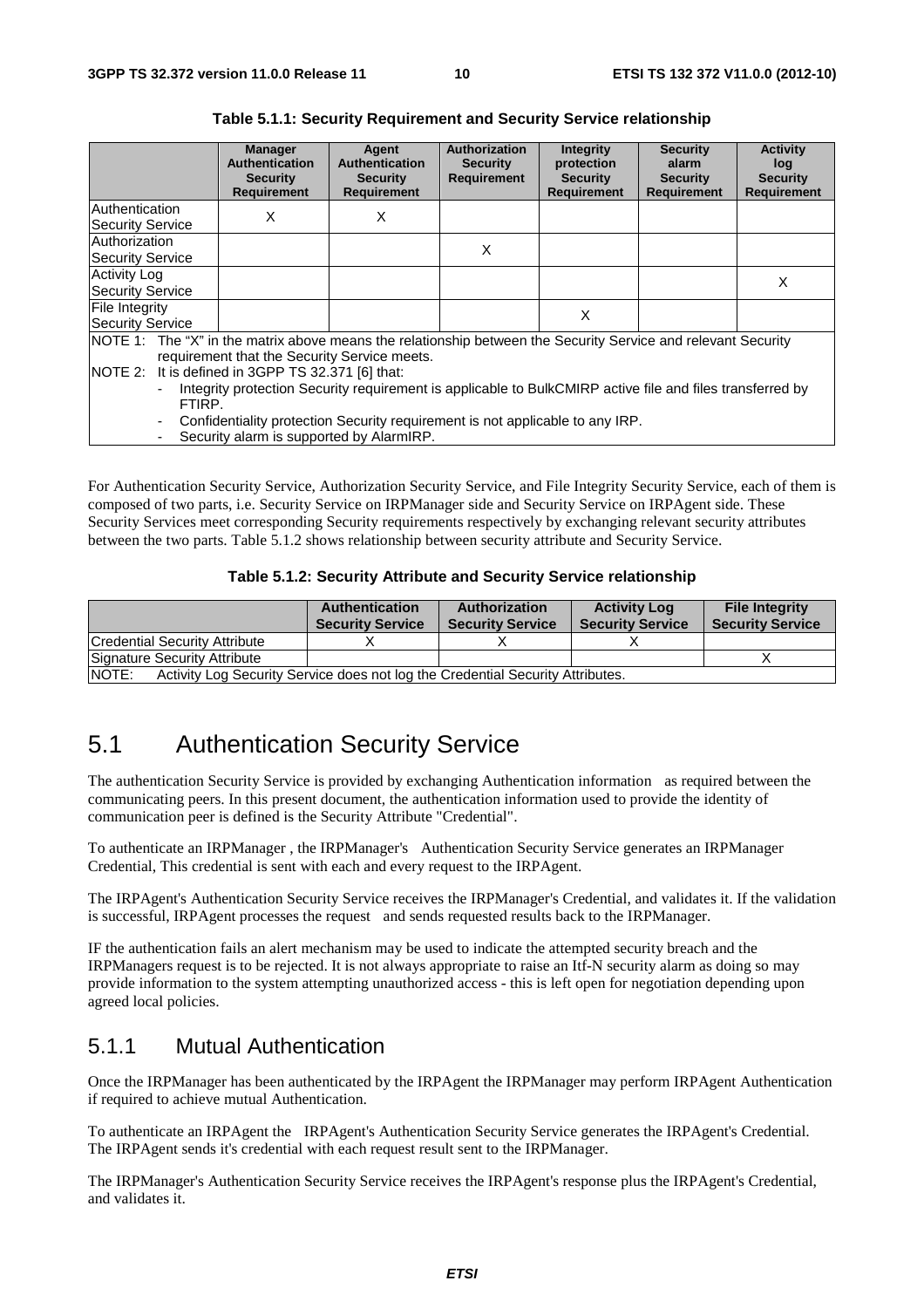If the validation is successful, the IRPManager can accept request results from the IRPAgent and may send additional requests to the IRPAgent.

If the authentication fails the IRPManager ceases making any more requests to the IRPAgent or accepting any request result from the IRPAgent.

The Credential should be exchanged over Itf-N in a secured way to avoid eavesdropping or other security risk. This is achieved by applying encryption algorithm to Authentication information that can't be known or held by any entity other than the owner.

The Authentication Mechanism used for the application layer Authentication Security Service is solution specific. Industrial Authentication Mechanisms available for application layer Authentication Security Service is shown in 3GPP TS 32.373 [6], annex A. For transport/network layer Authentication Security Service, Authentication Mechanisms are defined in respective transport/network security protocols addressed in annex A of 3GPP 32.371 [6]. The concrete content of Credential is dependent on the Authentication Mechanism applied.

In secured IRP scenario, IRPManager and IRPAgent shall agree with the use of a specific Authentication Mechanism.

Editor's note: whether the establishment of the agreement is within 3GPP scope or not is FFS.

This TS-family recommends a number of Authentication Mechanisms for use. Out of the scope is:

- to recommend / identify encryption algorithm to be used by Authentication Mechanism;
- to recommend key distribution mechanism.

#### 5.2 Authorization Security Service

Authorization Security Service is provided by controlling access to resource(s) to only those users who are authorized due to an enforced access control policy. Usually an access control policy is a necessary component of Authorization Security Service, it contains access identity indicating authorized user, identity indicating access rights, their relationship of ownership, and maybe other context information as well.

In Itf-N scenario, IRPManager side Authorization Service provides IRPManager's accessor identity to IRPAgent side Authorization Security Service when IRPManager sends request to IRPAgent, IRPAgent side Authorization Security Service validates if the IRPManager is authorized to make the desired request by checking IRPManager's accessor identity against the access control policy on behalf of IRPAgent.

The accessor identity of IRPManager is a part of Credential stated above, which will be transferred over Itf-N, it is:

- a) either the same as its Authentication identity, that is authorized certain access rights according to the access control policy; or
- b) an identity of role/group, that is authorized certain access rights according to the access control policy.

Access control policy may be specified in one of the following access right granularities:

- 1. Authorization to use particular IRPs.
- 2. Authorization to perform particular operations within an IRP.
- 3. Authorization to perform a particular operation on particular IOCs or IOC instances.
- 4. Authorization to perform within specific contexts such as time schedule, workstation, and such things.
- 5. Authorization to access or use a specific non-persistent logical IOC, e.g. Bulk CM session, notification registration.

In secured IRP scenario, IRPManager and IRPAgent shall agree with the access control policy before starting communication, i.e. IRPAgent should assign IRPManager an accessor identity and authorize IRPManager certain access rights before IRPManager is able to make request to the IRPAgent.

The present document does not specify access control policy or access right granularity in IRPAgent side Authorization Security Service.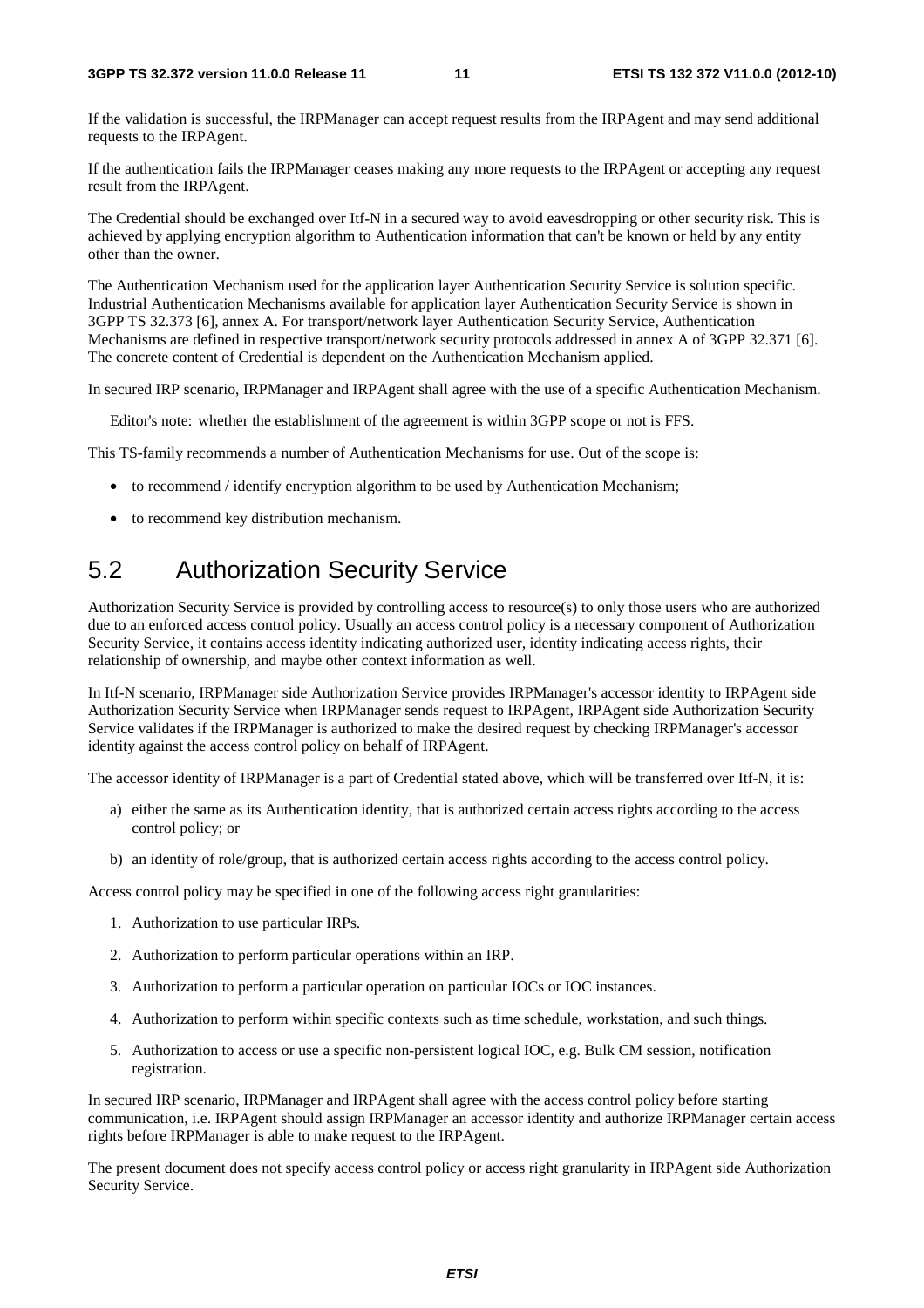### 5.3 Activity Log Security Service

Activity Log Security Service is provided by logging request-related information transferred between communication entities.

In secured IRP scenario, IRPAgent side Activity Log Security Service logs request-related information made by IRPManager.

Each Activity Log Record is associated with a single operation and corresponding response. An activity log record contains the following information:

- IRPManager Authentication identity, timestamp and Authentication result.
- Authorization result.
- The IRPManager's request (operation name and parameters including parameter values) and a time stamp of its reception at the IRPAgent.
- The corresponding response (return status or exception, only in case a response was sent) and a time stamp of its despatch at the IRPAgent.

It should be possible to audit Activity after a long period of time has elapsed since the activity happened. How to audit Activity Log is not specified in the present document.

### 5.4 File Integrity Security Service

File Integrity Security Service is provided by applying Signature mechanism.

In Itf-N scenario, both IRPManager and IRPAgent can transfer data file to each other. File Integrity Security Service on both IRPManager and IRPAgent side should be able to sign data file to be transferred, to send the result signature as a Security Attribute to the receiver, to receive the result signature, and to verify the signed file received. The result signature can be transferred in a detached file.

In case that IRPAgent acting as file receiver finds integrity of its received file is broken, IRPAgent should refuse the received file and raise a security alarm reflecting this error; in case that IRPManager acting as file receiver finds integrity of its received file is broken, IRPManager should refuse the received file and may request IRPAgent to retransfer the file.

In secured IRP scenario, IRPManager and IRPAgent should agree with the digest algorithm, encryption algorithm and key distribution method if necessary before they exchange file(s).

### 6 Information Object Classes

#### 6.1 Class diagram

This clause introduces the set of Information Object Classes (IOCs) that encapsulate information available over Itf-N. This clause provides the overview of all support object classes in UML. Subsequent clauses provide more detailed specifications of various aspects of these support object classes.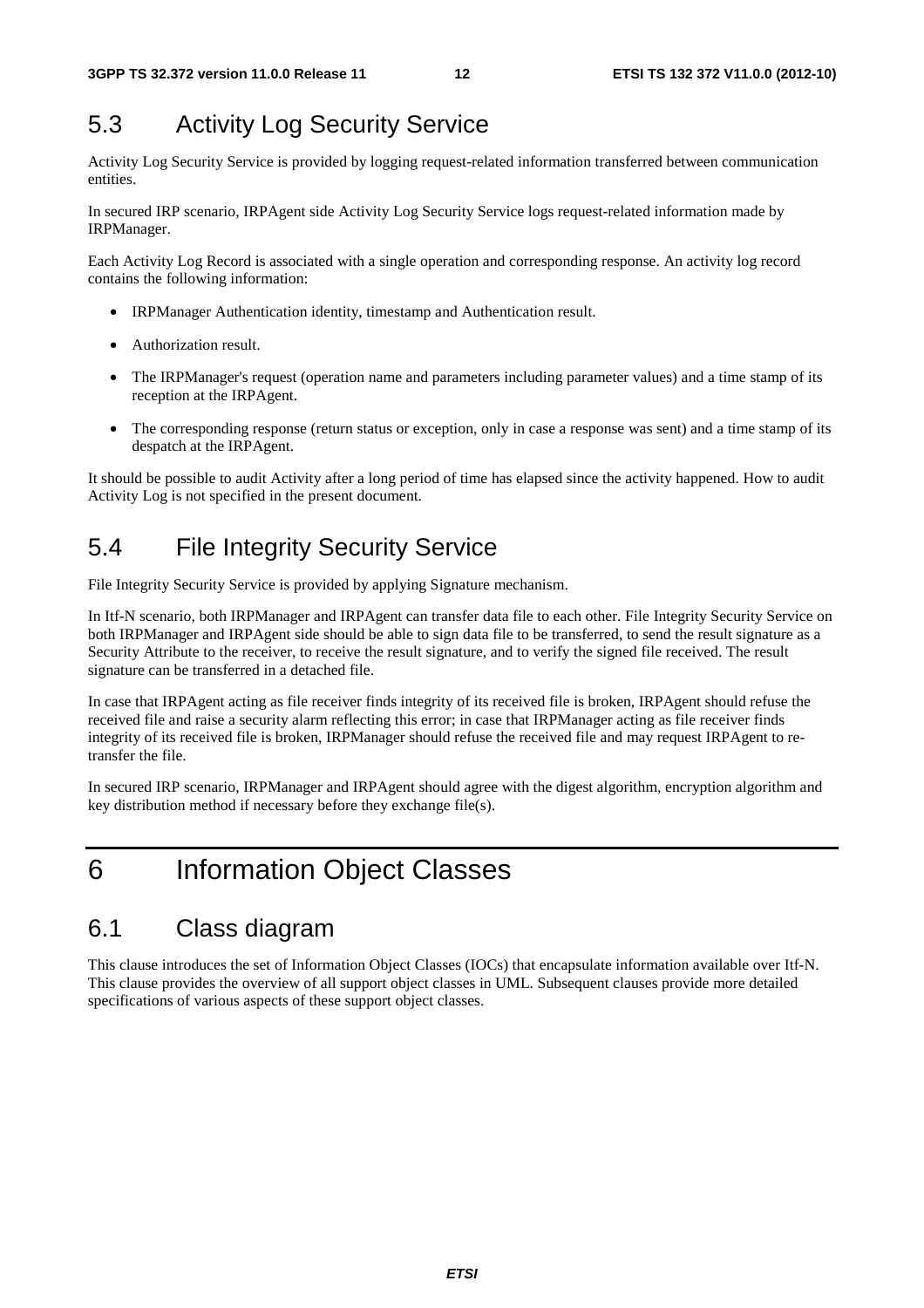#### 6.1.1 Attributes and Relationships

#### 6.1.1.1 Class Diagram



### 6.2 Information Object Class Definitions

#### 6.2.1 Credential

#### 6.2.1.1 Definition

This IOC represents authentication and authorization information of its owner.

However, its attributes and behaviours are mechanism specific.

#### 6.2.1.2 Attributes

| <b>Attribute name</b> | <b>Visibility</b> | <b>Support Qualifier</b> | <b>Read Qualifier</b> | <b>Write Qualifier</b> |
|-----------------------|-------------------|--------------------------|-----------------------|------------------------|
| lauthData             |                   | ΙM                       |                       |                        |

#### 6.2.2 Signature

#### 6.2.2.1 Definition

This IOC represents cryptographic information appended to the transferred management information that allows a receiver to verify integrity of the transferred management information.

However, its attributes are mechanism specific.

#### 6.2.2.2 Attributes

| Attribute name | <b>Visibility</b><br><b>Support Qualifier</b> |    | <b>Read Qualifier</b> | <b>Write Qualifier</b> |  |
|----------------|-----------------------------------------------|----|-----------------------|------------------------|--|
| sigData        | $\frac{9}{6}$                                 | ۱M |                       |                        |  |

### 6.4 Information attribute definition

#### 6.4.1 Definition and legal values

| <b>Attribute</b><br><b>Name</b> | <b>Definition</b>                                                                                                                                                        | <b>Legal Values</b>                                            |
|---------------------------------|--------------------------------------------------------------------------------------------------------------------------------------------------------------------------|----------------------------------------------------------------|
| lauthData                       | Authentication and Authorization data that can be used to authenticate the<br>claimer is what it claims to be and authorize the claimer's access rights.                 | Authentication and<br>Authorization mechanism<br>related data. |
| sigData                         | Cryptographic information appended to the transferred management<br>information that allows a receiver to verify integrity of the transferred<br>management information. | Signature mechanism related<br>data.                           |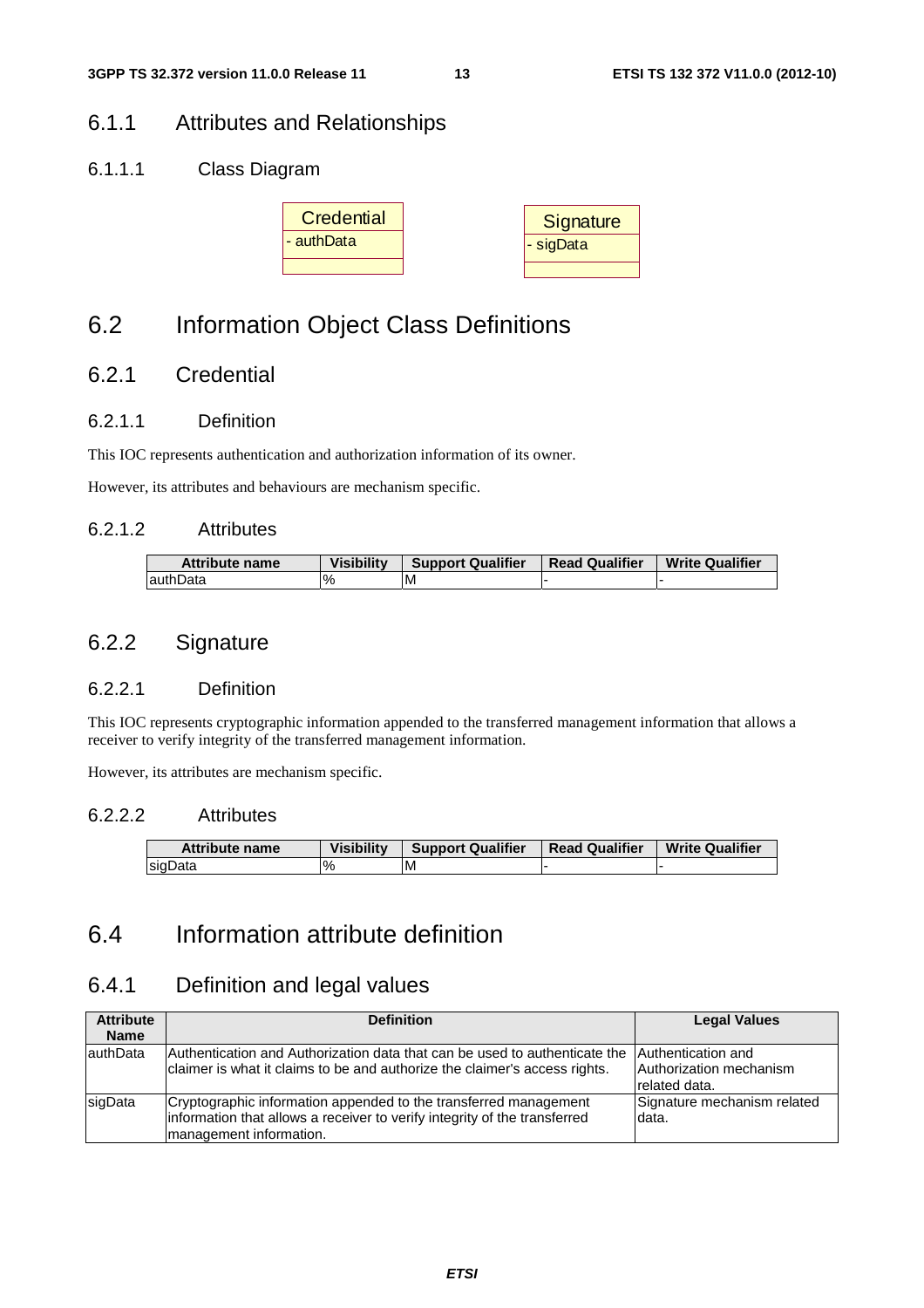### 7 Interface definition

This clause addresses interface between IRPManager side Security Service and IRPAgent side Security Service, including IRPManager Authentication, IRPAgent Authentication, Authorization, Activity Log, and File Integrity Security Service.

### 7.1 Credential transfer interface

As described in clause 5, Credential can contain IRPManager Authentication identity, optional IRPAgent Authentication identity and IRPManager accessor identity.

For each request exchanged between IRPManager and IRPAgent, IRPManager side Security Service and IRPAgent side Security Service should cooperate to exchange Credential accompanying the request and maybe corresponding result as well.

Concrete procedure of Credential transfer mechanism/interface is Security Service Solution specific.

### 7.2 Signature transfer Interface

As described in clause 5, Signature contains encrypted digest value of the transferred file, whose concrete content is mechanism specific.

XML document instances are secured by transferring the Signature in the document instances.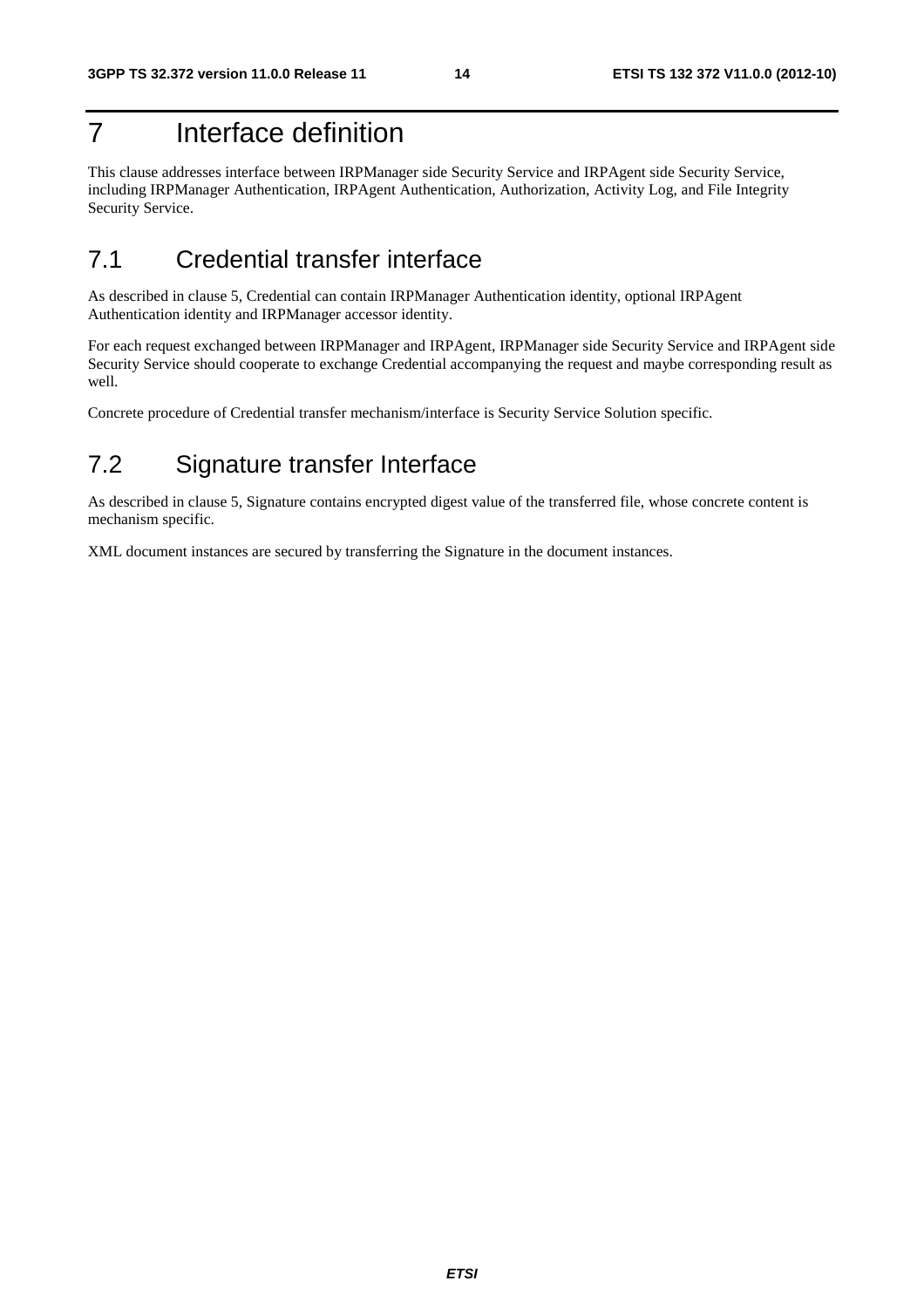### Annex A(informative): Change history

| <b>Change history</b> |             |                    |               |                |                                        |                                                           |       |            |
|-----------------------|-------------|--------------------|---------------|----------------|----------------------------------------|-----------------------------------------------------------|-------|------------|
| Date                  | TSG #       | <b>TSG</b><br>Doc. |               | <b>CRIRevi</b> | Subject/Comment                        | Cat                                                       | Old   | <b>New</b> |
| Jun<br>2006           | SA 32 SP-   | 060252             | $- -$         | --             | Submitted to TSG SA#32 for Information | --                                                        | 1.0.0 |            |
| Jun<br>2006           | --          |                    | --            | ۰.             | History box clean-up                   | --                                                        | 1.0.0 | 1.0.1      |
| Mar<br>2007           | SA 35 SP-   | 070056             | $-$           | --             | Submitted to TSG SA#35 for Approval    | --                                                        | 2.0.0 | 7.0.0      |
| Dec<br>2008           | $SA$ 42 $-$ |                    | $\sim$ $\sim$ | --             | Upgrade to Release 8                   | --                                                        | 7.0.0 | 8.0.0      |
| Dec<br>2009           |             |                    |               |                | Update to Rel-9 version (MCC)          | --                                                        | 8.0.0 | 9.0.0      |
| Mar<br>2011           |             |                    |               |                | Update to Rel-10 version (MCC)         | --                                                        | 9.0.0 | 10.0.0     |
| 2012-09               |             |                    |               |                |                                        | Update 10.0.0 11.0.0<br>to Rel-<br>11<br>version<br>(MCC) |       |            |